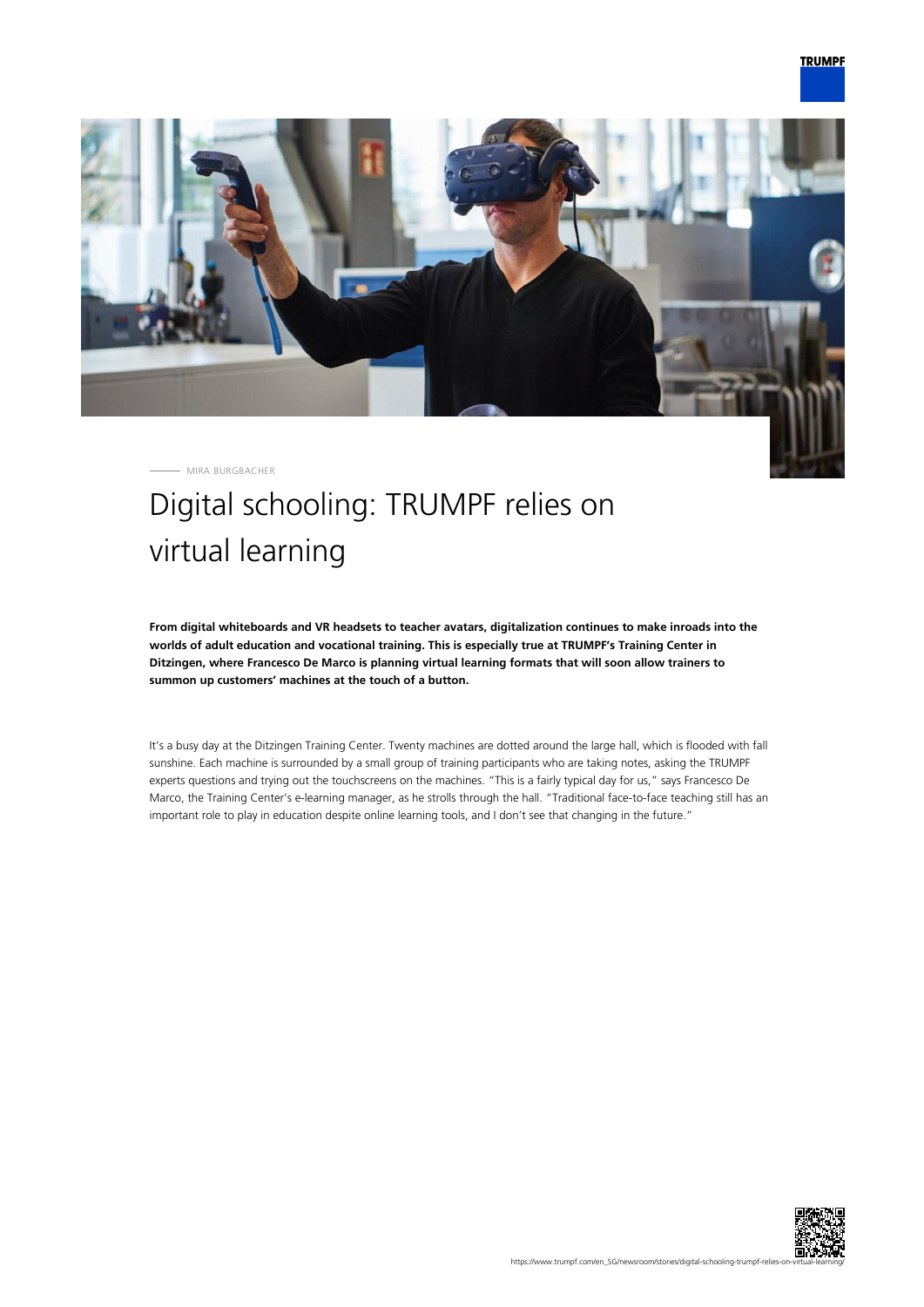

Francesco De Marco, head of digital learning at TRUMPF's training center is planning virtual learning formats that will soon allow trainers to summon up customers' machines at the touch of a button. © Frederik Dulay-Winkler

**Future of learning**

Together with his staff and colleagues, De Marco develops digital learning formats. He leads us into a dimly lit classroom, where staff member Christopher Poppel is carrying out repair and maintenance work on a machine using a virtual reality headset and two hand controllers. The [TruPrint 3000](https://www.trumpf.com/en_INT/products/machines-systems/additive-production-systems/truprint-3000/) 3D printer he is currently working on is projected on the screen in front of us.

"VR will play a major role in how people learn in the future," says De Marco, pointing to his colleague. Poppel has just activated a print job on the virtual machine by clicking a button on one of his hand controllers. "The virtual world will enhance face-to-face training rather than replacing it," says De Marco. "One reason is that VR doesn't have haptic feedback. To use a torque wrench properly, for example, mechanics need to feel the weight of the tool in their hand and hear it engage. You can't get that in a VR application. But what VR can do is give an impression of how the machine works and let people try things out without the risk of breaking anything!"

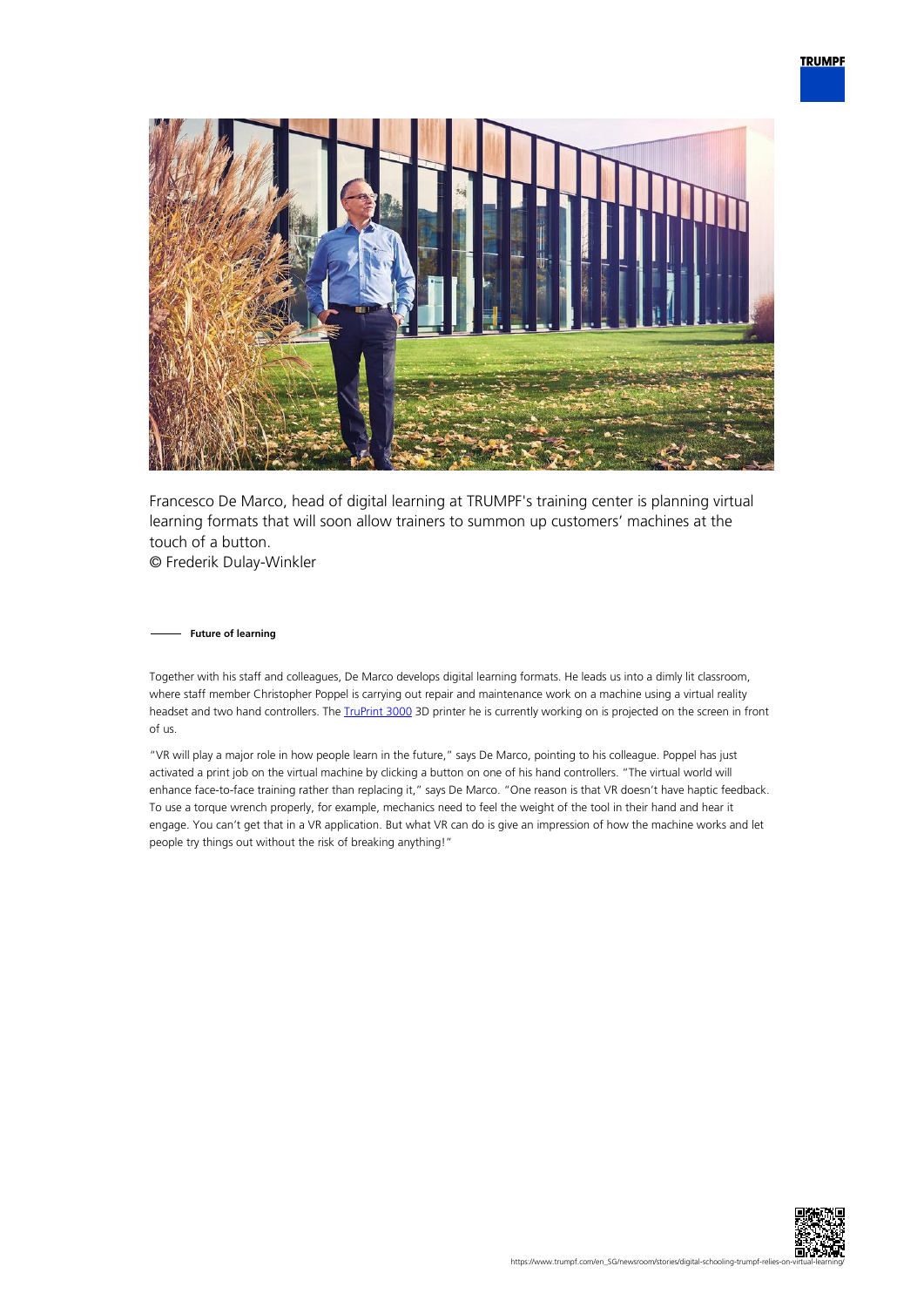

Virtual reality is only the beginning: Francesco De Marco heads up the digital learning group. He and his team plan to continue incorporating modern teaching methods in the Ditzingen Training Center and making them available on a global basis. © Frederik Dulay-Winkler

## **Digital natives have a head start**

The VR application forms part of the VASE project, which stands for virtual and analytic services in mechanical and plant engineering. VASE is a research and development project funded by the German Federal Ministry of Education and Research – and the Ditzingen Training Center is one of the organizations taking part. With an annual total of almost 50,000 face-toface participant training days, some 2,500 e-learning participant training days and around 500 different types of courses, the Ditzingen Training Center is the largest of TRUMPF's eight training centers worldwide. Headed up by Stephan Bundschu, it is a pioneer in setting global standards. TRUMPF started incorporating digital learning methods in its training programs as long ago as 2014. Part of the impetus was to give customers and employees the flexibility to choose when they want to train and to partici-pate from wherever they are using a computer, tablet or smartphone.

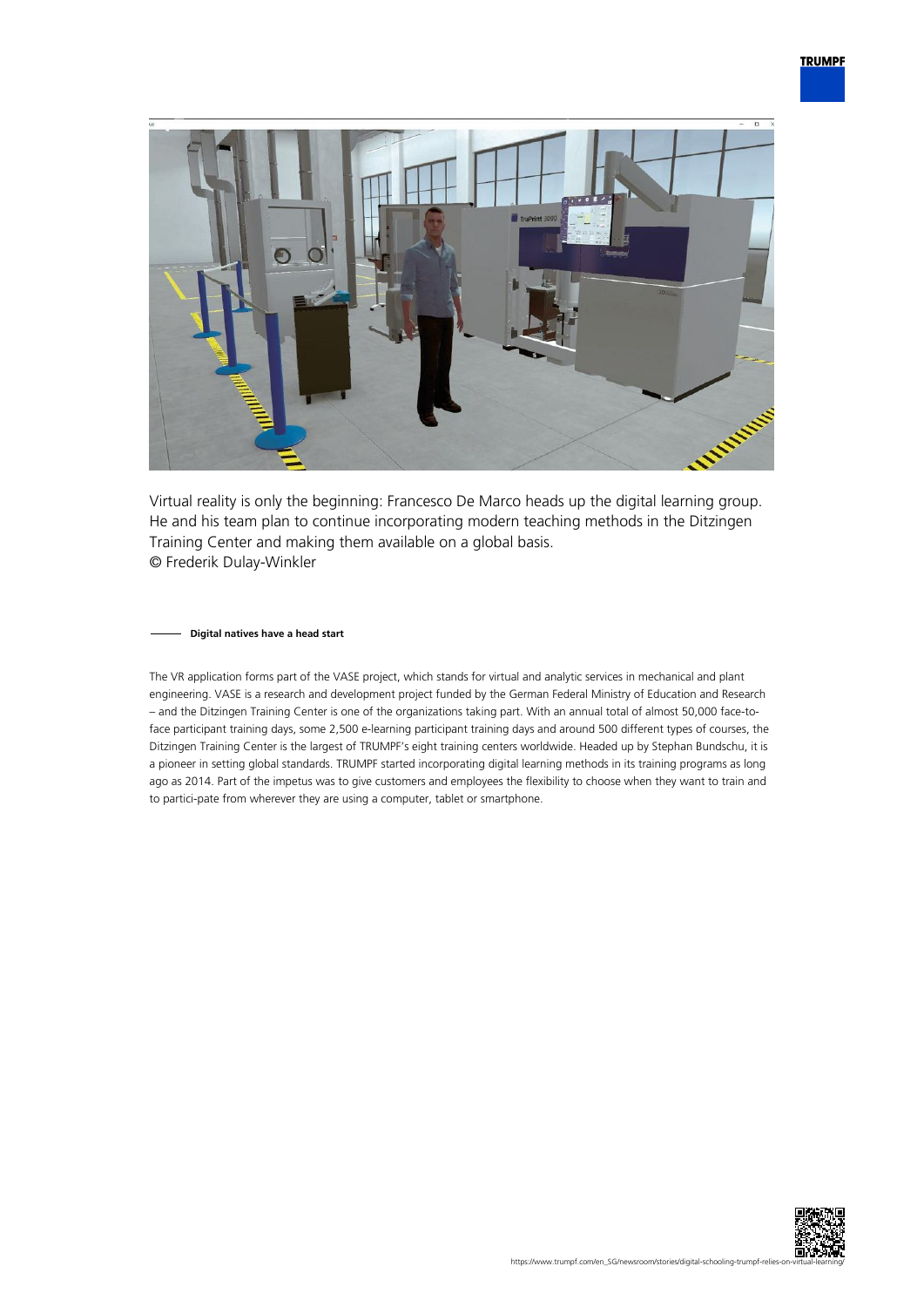

Christopher Poppel, a member of Francesco De Marco's team, is carrying out repair and maintenance work on a machine using a virtual reality headset and two hand controllers. © Frederik Dulay-Winkler

The center now uses a total of four well-established e-learning methods. The first, web-based training, offers users the opportunity to participate in online courses at a time of their choosing. The second is a virtual classroom, which participants can attend from anywhere, but at a scheduled time when both the teacher and students are online. The teacher typically makes use of a digital whiteboard, and participants can communicate with each other via audio conferencing as well as text chats. A third way of learning how to use TRUMPF machines is through video tutorials. Available around the clock, these focus on a defined set of operating steps and help learners find answers to specific questions. The fourth option is instructional videos. These take things to the next level by guiding the viewer step-by-step through more complex situations. All the learning modules are available in both German and English, and TRUMPF can also provide them in other languages on request. "We try to design our learning materials in a way that is accessible to everyone," says De Marco. "There's a big variation in the average age of our training participants. Digital natives certainly have a head start, but our training materials also go down very well with my generation."



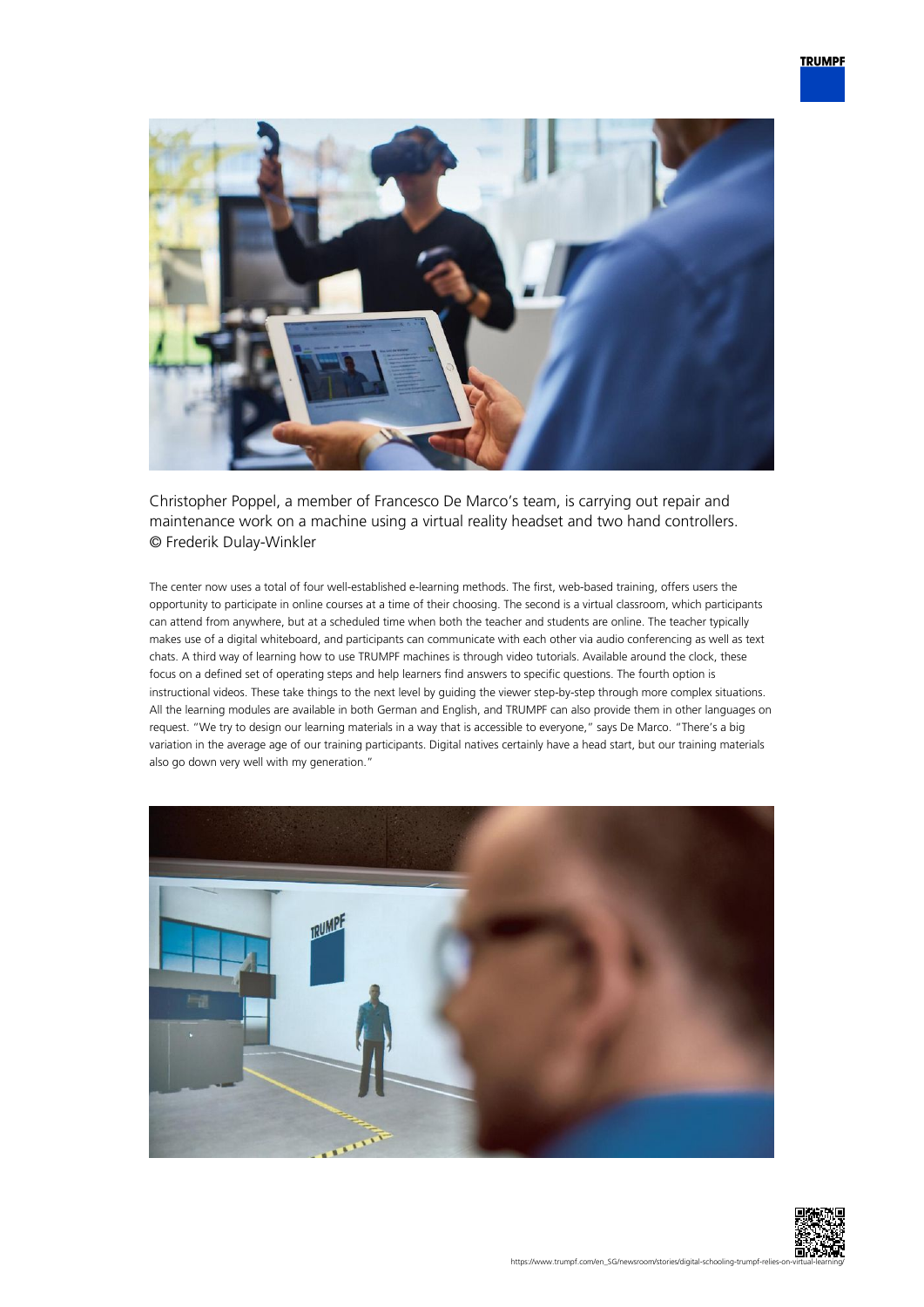TRUMPF started incorporating digital learning methods in its training programs as long ago as 2014. Part of the impetus was to give customers and employees the flexibility to choose when they want to train and to participate from wherever they are using a computer, tablet or smartphone.

© Frederik Dulay-Winkler

## **The right machine appears at the touch of a button**

De Marco's enthusiasm to try out new things is what motivates him to come up with new learning formats. "I love being the first one to try out new technologies," says the mechanical engineering expert, who has worked at TRUMPF since 1989. "My first experi-ence with VR was trying out various different VR headsets at home with my son and his friends. Nowadays, I'm pretty good at spotting things that need to be improved in our training – for example if I can't find my way around a VR environment or if the voice-over doesn't match the learning content."

## **» Virtual Reality will play a major role in how people learn in the future.**

Francesco De Marco, E-Learning Manager

Yet virtual reality is only one of the tools the Ditzingen Training Center is taking on board for the future. De Marco and his team are currently experimenting with a number of other approaches. One example is micro learning, a strategy that breaks down learning into bite-sized portions. Participants can choose exactly which elements they wish to learn without having to plough through an entire module. The idea is to use video tutorials and instructional videos that get straight to the point and encourage viewers to reflect on what they have learned.

De Marco also dreams of one day creating an entirely digital training center in which all the different learning formats will be accessible online. He believes in keeping an open mind and learning new things because, as we all know, learning never stops - and nor does the search for new learning methods.



The Training Center in Ditzingen is the biggest of TRUMPF's worldwide educational facilities. The seminars it offers include train-the-trainer courses for teaching professionals from other training centers.

© Frederik Dulay-Winkler



**TRUMPF**